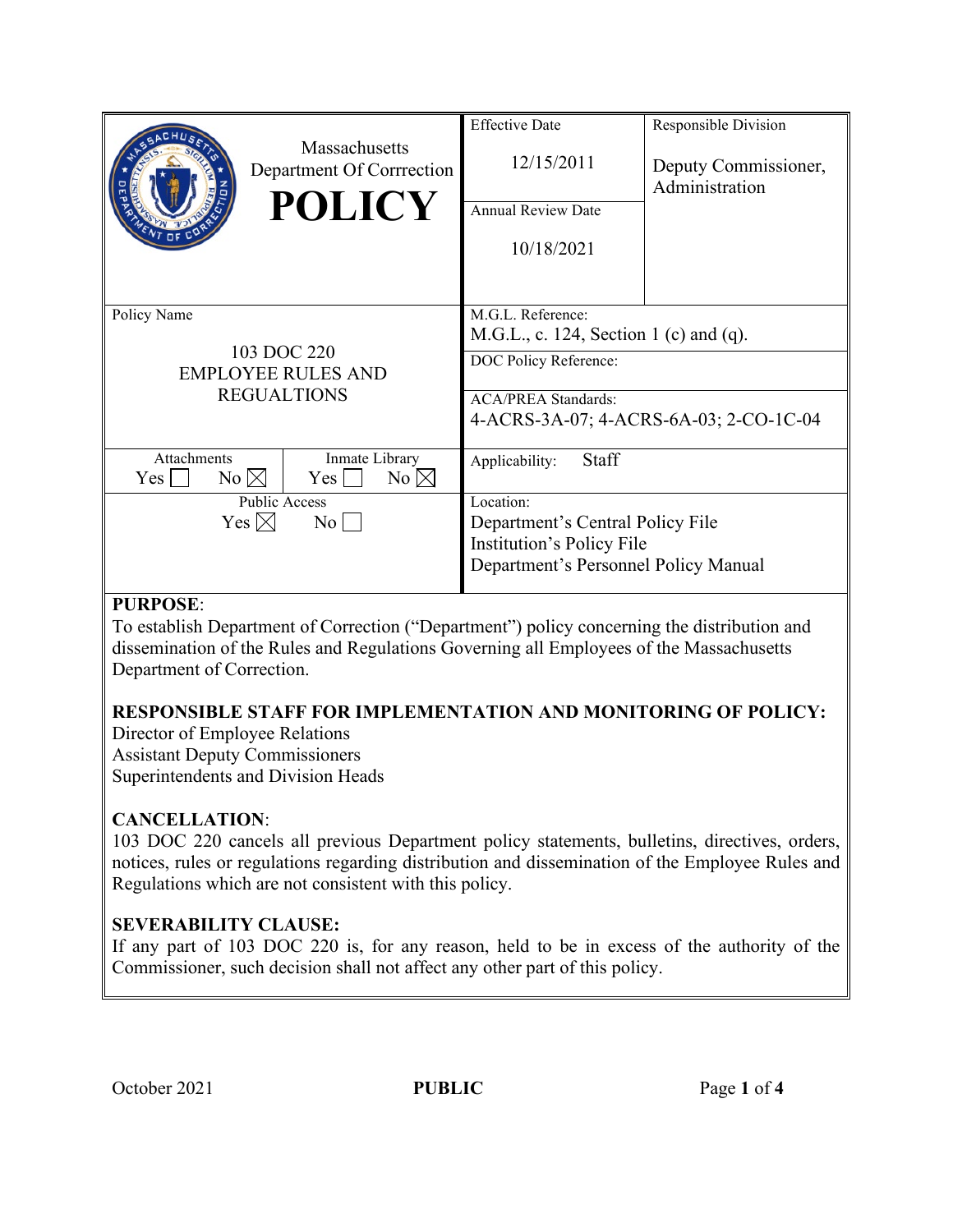# **TABLE OF CONTENTS**

| 220.01 | Definition                                               |   |
|--------|----------------------------------------------------------|---|
| 220.02 | <b>Rules and Regulations</b>                             | 3 |
| 220.03 | <b>Security Issues</b>                                   | 3 |
| 220.04 | Employee Rules and Regulations Handbook – Central Topics | 3 |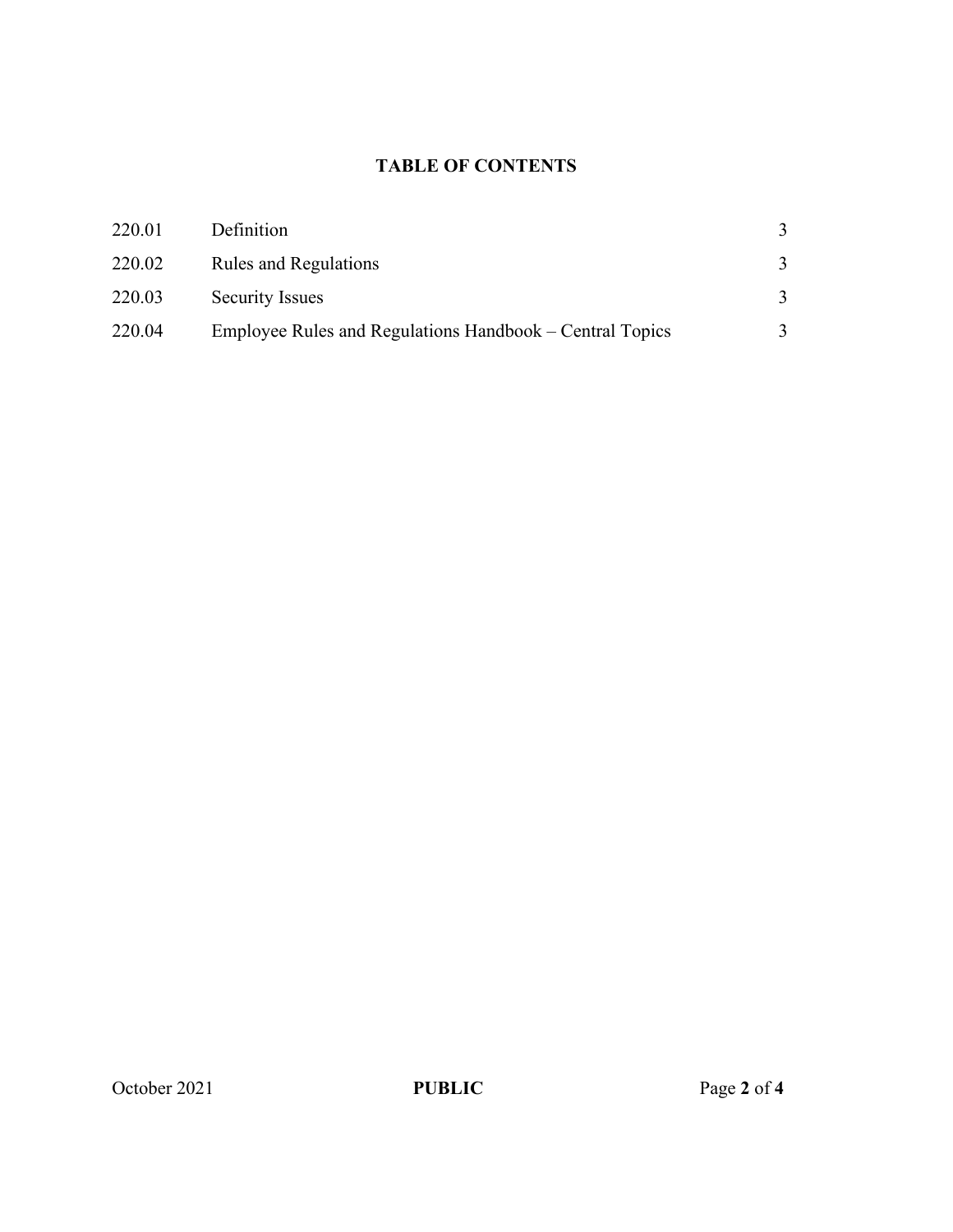#### **220.01 DEFINITION**

Rules and Regulations Handbook: A handbook promulgated by the Commissioner and issued to each Department employee which contains basic rules, policies, and principles governing an employee's conduct both on and off duty.

### **220.02 RULES AND REGULATIONS**

- 1. Employees shall be issued the "Rules and Regulations Governing All Employees of the Massachusetts Department of Correction." An employee's acceptance of appointment to the Department shall be acknowledged as his/her acceptance to abide by said rules and regulations of the Department.
- 2. Nothing contained in the rules and regulations is intended to be in derogation of the laws of the Commonwealth of Massachusetts, in conflict with any relevant collective bargaining agreement, or meant to infringe upon the constitutional rights of any employee.

### **220.03 SECURITY ISSUES**

The "Rules and Regulations" shall not be made available to any inmate, nor left in any area to which an inmate has access.

#### **220.04 EMPLOYEE RULES AND REGULATIONS HANDBOOK - CENTRAL TOPICS**

In addition to the introduction, general policy statements, definitions, and waivers and modifications, the following topics are included in the "Rules and Regulations" handbook:

- 1. Standards of Correctional Service
- 2. General Requirements
- 3. Public Relations
- 4. Public Communications
- 5. Legislative Visitors
- 6. Interpersonal Relationships Among Employees
- 7. General Conduct Employees
- 8. Deportment and Conduct Between Employee and Inmate
- 9. General Interests
- 10. Institution Discipline
- 11. Inmate Count/Escape
- 12. Care, Custody, Safety and Good Order
- 13. Institutional Requirements

October 2021 **PUBLIC** Page 3 of 4